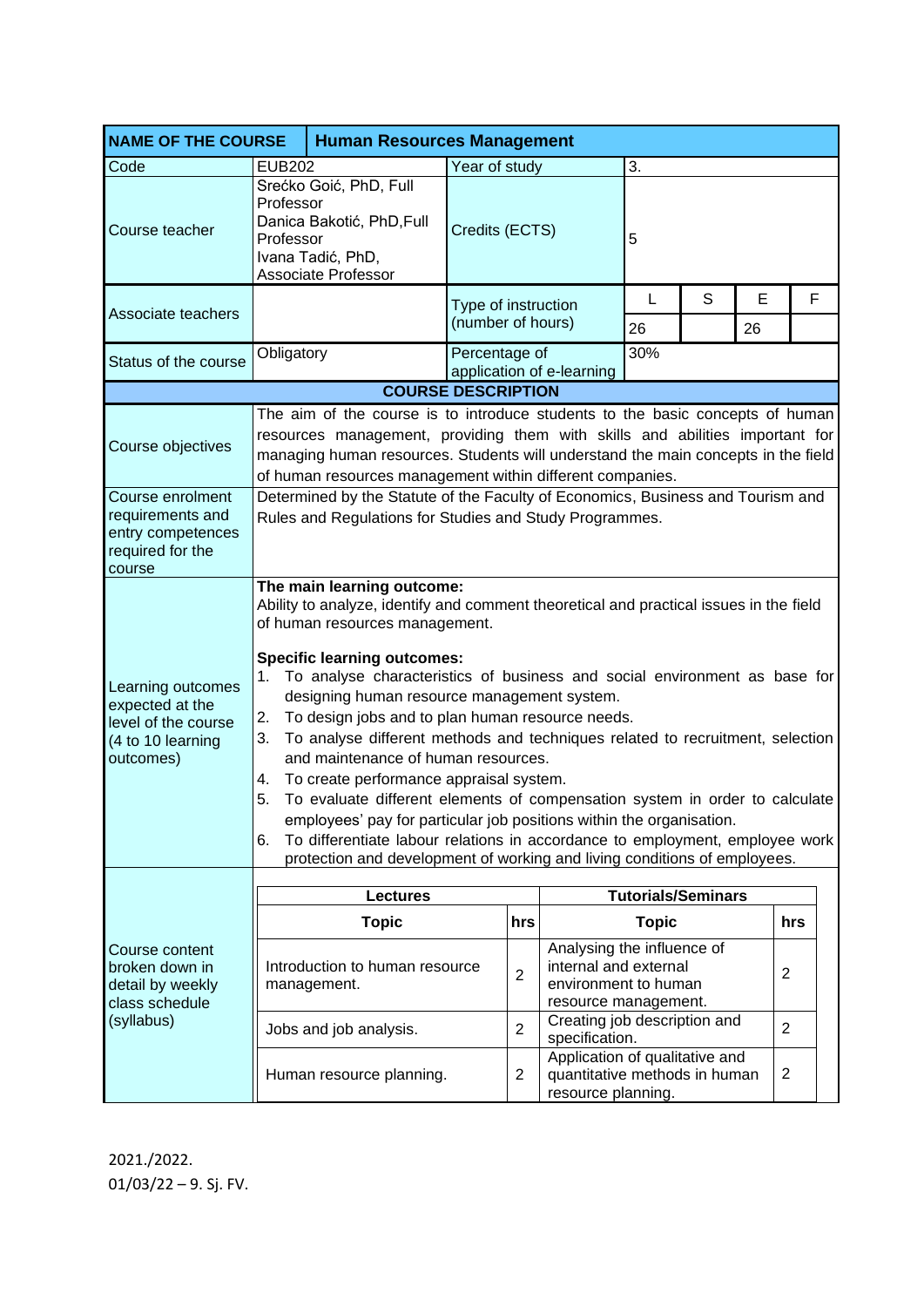|                                                                                                                                                                                                 | Recruitment.                                                                                                                                                                                                                                                                                                                                                                                                                                                                                                                      |                |                  | $\overline{2}$ |                                                                                                               | Employee recruitment using<br>different internal and external<br>recruitment sources.                             |  |                |  |
|-------------------------------------------------------------------------------------------------------------------------------------------------------------------------------------------------|-----------------------------------------------------------------------------------------------------------------------------------------------------------------------------------------------------------------------------------------------------------------------------------------------------------------------------------------------------------------------------------------------------------------------------------------------------------------------------------------------------------------------------------|----------------|------------------|----------------|---------------------------------------------------------------------------------------------------------------|-------------------------------------------------------------------------------------------------------------------|--|----------------|--|
|                                                                                                                                                                                                 | Selection.                                                                                                                                                                                                                                                                                                                                                                                                                                                                                                                        |                |                  | $\overline{2}$ |                                                                                                               | Analyse and implementation of<br>different selection techniques.                                                  |  | $\overline{2}$ |  |
|                                                                                                                                                                                                 | Training and development.                                                                                                                                                                                                                                                                                                                                                                                                                                                                                                         |                |                  |                | analysis).                                                                                                    | Training and development<br>opportunities (case study                                                             |  |                |  |
|                                                                                                                                                                                                 | Motivation and job satisfaction.                                                                                                                                                                                                                                                                                                                                                                                                                                                                                                  |                |                  |                |                                                                                                               | Analyse of internal and<br>$\overline{2}$<br>external motivational factors.                                       |  |                |  |
|                                                                                                                                                                                                 | Performance management and<br>appraisal.                                                                                                                                                                                                                                                                                                                                                                                                                                                                                          |                |                  |                | Creation of performance<br>$\overline{2}$<br>appraisal tool.                                                  |                                                                                                                   |  |                |  |
|                                                                                                                                                                                                 | Total rewards and compensation.                                                                                                                                                                                                                                                                                                                                                                                                                                                                                                   |                |                  |                | Basic salary and basic salary<br>$\overline{2}$<br>setting.                                                   |                                                                                                                   |  |                |  |
|                                                                                                                                                                                                 | Variable pay and employee<br>benefits.                                                                                                                                                                                                                                                                                                                                                                                                                                                                                            |                |                  |                | Variable pay and benefits in<br>2<br>different industries (case study<br>analysis)                            |                                                                                                                   |  |                |  |
|                                                                                                                                                                                                 | Employee relations, rights and<br>responsibilities.                                                                                                                                                                                                                                                                                                                                                                                                                                                                               |                |                  | $\overline{2}$ |                                                                                                               | Employee relations (analyse of<br>$\overline{2}$<br>different collective bargaining<br>processes and agreements). |  |                |  |
|                                                                                                                                                                                                 | Risk management and worker<br>protection.                                                                                                                                                                                                                                                                                                                                                                                                                                                                                         |                |                  | $\overline{2}$ |                                                                                                               | Risk management and worker<br>2<br>protection employee protection<br>(case study analysis).                       |  |                |  |
|                                                                                                                                                                                                 | Managing equal employment and<br>diversity.                                                                                                                                                                                                                                                                                                                                                                                                                                                                                       |                |                  | $\overline{2}$ | analysis).                                                                                                    | Managing equal employment<br>$\overline{2}$<br>and diversity (case study                                          |  |                |  |
| Format of<br>instruction                                                                                                                                                                        | X lectures<br>$\Box$ seminars and workshops<br>X exercises<br>$\Box$ on line in entirety<br>X partial e-learning<br>$\Box$ field work                                                                                                                                                                                                                                                                                                                                                                                             |                |                  |                | X independent assignments<br>$\Box$ multimedia<br>$\Box$ laboratory<br>$\Box$ work with mentor<br>$\Box$ chat |                                                                                                                   |  |                |  |
| <b>Student</b><br>responsibilities                                                                                                                                                              | X self-evaluation quizzes<br>Student is responsible for actively attending at least 50% of all classes and<br>participate at least 2 self-evaluation (online) quizzes in order to fulfil requirements<br>(receiving teacher's signature) during the course. Additionally, teacher's signature is<br>precondition to participate final exam.                                                                                                                                                                                       |                |                  |                |                                                                                                               |                                                                                                                   |  |                |  |
| Screening student<br>work (name the<br>proportion of ECTS<br>credits for each<br>activity so that the<br>total number of<br><b>ECTS</b> credits is<br>equal to the ECTS<br>value of the course) | Class<br>1<br>attendance                                                                                                                                                                                                                                                                                                                                                                                                                                                                                                          |                | Research         |                |                                                                                                               | Practical training                                                                                                |  |                |  |
|                                                                                                                                                                                                 | Experimental<br>work                                                                                                                                                                                                                                                                                                                                                                                                                                                                                                              |                | Report           |                |                                                                                                               | Assignments<br>$\overline{c}$<br>(Other)                                                                          |  |                |  |
|                                                                                                                                                                                                 | Essay                                                                                                                                                                                                                                                                                                                                                                                                                                                                                                                             |                | Seminar<br>essay |                |                                                                                                               | (Other)                                                                                                           |  |                |  |
|                                                                                                                                                                                                 | <b>Tests</b>                                                                                                                                                                                                                                                                                                                                                                                                                                                                                                                      | $\overline{2}$ | Oral exam        |                |                                                                                                               | (Other)                                                                                                           |  |                |  |
|                                                                                                                                                                                                 | Written/oral<br>exam                                                                                                                                                                                                                                                                                                                                                                                                                                                                                                              | $4^*$          | Project          |                |                                                                                                               | (Other)                                                                                                           |  |                |  |
| Grading and<br>evaluating student<br>work in class and at<br>the final exam                                                                                                                     | During semester, student has to attend two tests (theoretical part of the exam),<br>each minimum 50 points. Practical part of the exam will be checked through three<br>assignments (two assignments * 20 points, one assignment * 40 points) in total all<br>max. 80 points. Based on active participation in classes, student can achieve up to<br>20 points. If student earns at least 110 points during the course, (and at least 50<br>points from assignments) and achieves in total at least 50 points from the tests (and |                |                  |                |                                                                                                               |                                                                                                                   |  |                |  |
|                                                                                                                                                                                                 |                                                                                                                                                                                                                                                                                                                                                                                                                                                                                                                                   |                |                  |                |                                                                                                               | at least 25 points in each test) will be considered that he/she has passed the exam                               |  |                |  |

2021./2022. 19/10/21 – 2.Sj.FV.